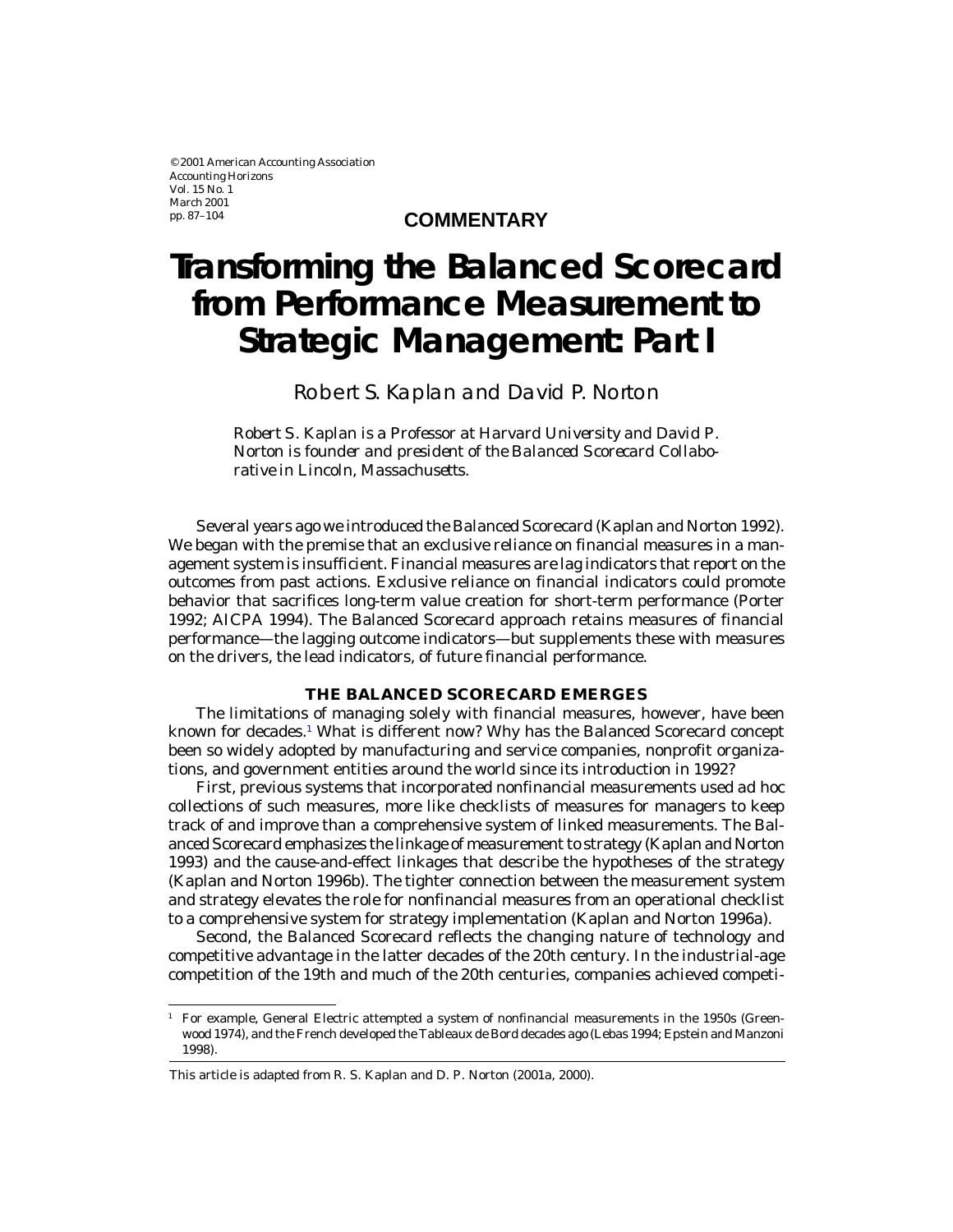tive advantage from their investment in and management of tangible assets such as inventory, property, plant, and equipment (Chandler 1990). In an economy dominated by tangible assets, financial measurements were adequate to record investments on companies' balance sheets. Income statements could also capture the expenses associated with the use of these tangible assets to produce revenues and profits. But by the end of the 20th century, intangible assets became the major source for competitive advantage. In 1982, tangible book values represented 62 percent of industrial organizations' market values; ten years later, the ratio had plummeted to 38 percent (Blair 1995). By the end of the 20th century, the book value of tangible assets accounted for less than 20 percent of companies' market values (Webber 2000, quoting research by Baruch Lev).

Clearly, strategies for creating value shifted from managing tangible assets to knowledge-based strategies that create and deploy an organization's intangible assets. These include customer relationships, innovative products and services, high-quality and responsive operating processes, skills and knowledge of the workforce, the information technology that supports the work force and links the firm to its customers and suppliers, and the organizational climate that encourages innovation, problem-solving, and improvement. But companies were unable to adequately measure their intangible assets (Johnson and Kaplan 1987, 201–202). Anecdotal data from management publications indicated that many companies could not implement their new strategies in this environment (Kiechel 1982; Charan and Colvin 1999). They could not manage what they could not describe or measure.

#### **INTANGIBLE ASSETS: VALUATION VS. VALUE CREATION**

Some call for accountants to make an organization's intangible assets more visible to managers and investors by placing them on a company's balance sheet. But several factors prevent valid valuation of intangible assets on balance sheets.

First, the value from intangible assets is indirect. Assets such as knowledge and technology seldom have a direct impact on revenue and profit. Improvements in intangible assets affect financial outcomes through chains of cause-and-effect relationships involving two or three intermediate stages (Huselid 1995; Becker and Huselid 1998). For example, consider the linkages in the service management profit chain (Heskett et al. 1994):

- investments in employee training lead to improvements in service quality
- better service quality leads to higher customer satisfaction
- higher customer satisfaction leads to increased customer loyalty
- increased customer loyalty generates increased revenues and margins

Financial outcomes are separated causally and temporally from improving employees' capabilities. The complex linkages make it difficult, if not impossible, to place a financial value on an asset such as workforce capabilities or employee morale, much less to measure period-to-period changes in that financial value.

Second, the value from intangible assets depends on organizational context and strategy. This value cannot be separated from the organizational processes that transform intangibles into customer and financial outcomes. The balance sheet is a linear, additive model. It records each class of asset separately and calculates the total by adding up each asset's recorded value. The value created from investing in individual intangible assets, however, is neither linear nor additive.

Senior investment bankers in a firm such as Goldman Sachs are immensely valuable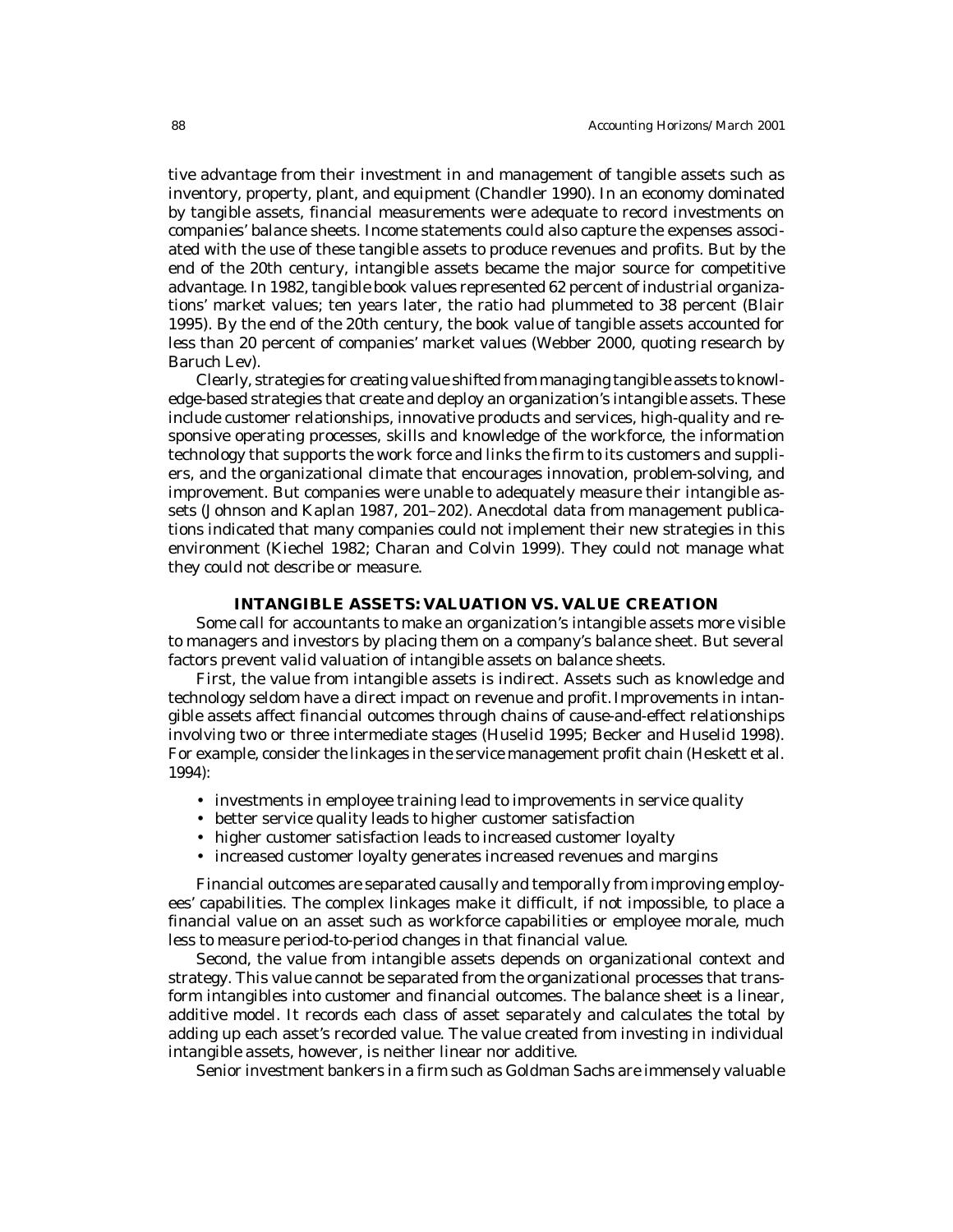because of their knowledge about complex financial products and their capabilities for managing relationships and developing trust with sophisticated customers. People with the same knowledge, experience, and capabilities, however, are nearly worthless to a financial services company such as etrade.com that emphasizes operational efficiency, low cost, and technology-based trading. The value of an intangible asset depends critically on the context—the organization, the strategy, and other complementary assets—in which the intangible asset is deployed.

Intangible assets seldom have value by themselves.2 Generally, they must be bundled with other intangible and tangible assets to create value. For example, a new growthoriented sales strategy could require new knowledge about customers, new training for sales employees, new databases, new information systems, a new organization structure, and a new incentive compensation program. Investing in just one of these capabilities, or in all of them but one, could cause the new sales strategy to fail. The value does not reside in any individual intangible asset. It arises from creating the entire set of assets along with a strategy that links them together. The value-creation process is multiplicative, not additive.

# **THE BALANCED SCORECARD SUPPLEMENTS CONVENTIONAL FINANCIAL REPORTING**

Companies' balance sheets report separately on tangible assets, such as raw material, land, and equipment, based on their historic cost—the traditional financial accounting method. This was adequate for industrial-age companies, which succeeded by combining and transforming their tangible resources into products whose value exceeded their acquisition and production costs. Financial accounting conventions relating to depreciation and cost of goods sold enabled an income statement to measure how much value was created beyond the costs incurred to acquire and transform tangible assets into finished products and services.

Some argue that companies should follow the same cost-based convention for their intangible assets—capitalize and subsequently amortize the expenditures on training employees, conducting research and development, purchasing and developing databases, and advertising that creates brand awareness. But such costs are poor approximations of the realizable value created by investing in these intangible assets. Intangible assets can create value for organizations, but that does not imply that they have separable market values. Many internal and linked organizational processes, such as design, delivery, and service, are required to transform the potential value of intangible assets into products and services that have tangible value.

We introduced the Balanced Scorecard to provide a new framework for describing value-creating strategies that link intangible and tangible assets. The scorecard does not attempt to "value" an organization's intangible assets, but it does measure these assets in units other than currency. The Balanced Scorecard describes how intangible assets get mobilized and combined with intangible and tangible assets to create differentiating customer-value propositions and superior financial outcomes.

# **STRATEGY MAPS**

Since introducing the Balanced Scorecard in 1992, we have helped over 200 executive teams design their scorecard programs. Initially we started with a clean sheet of paper, asking, "what is the strategy," and allowed the strategy and the Balanced

<sup>2</sup> Brand names, which can be sold, are an exception.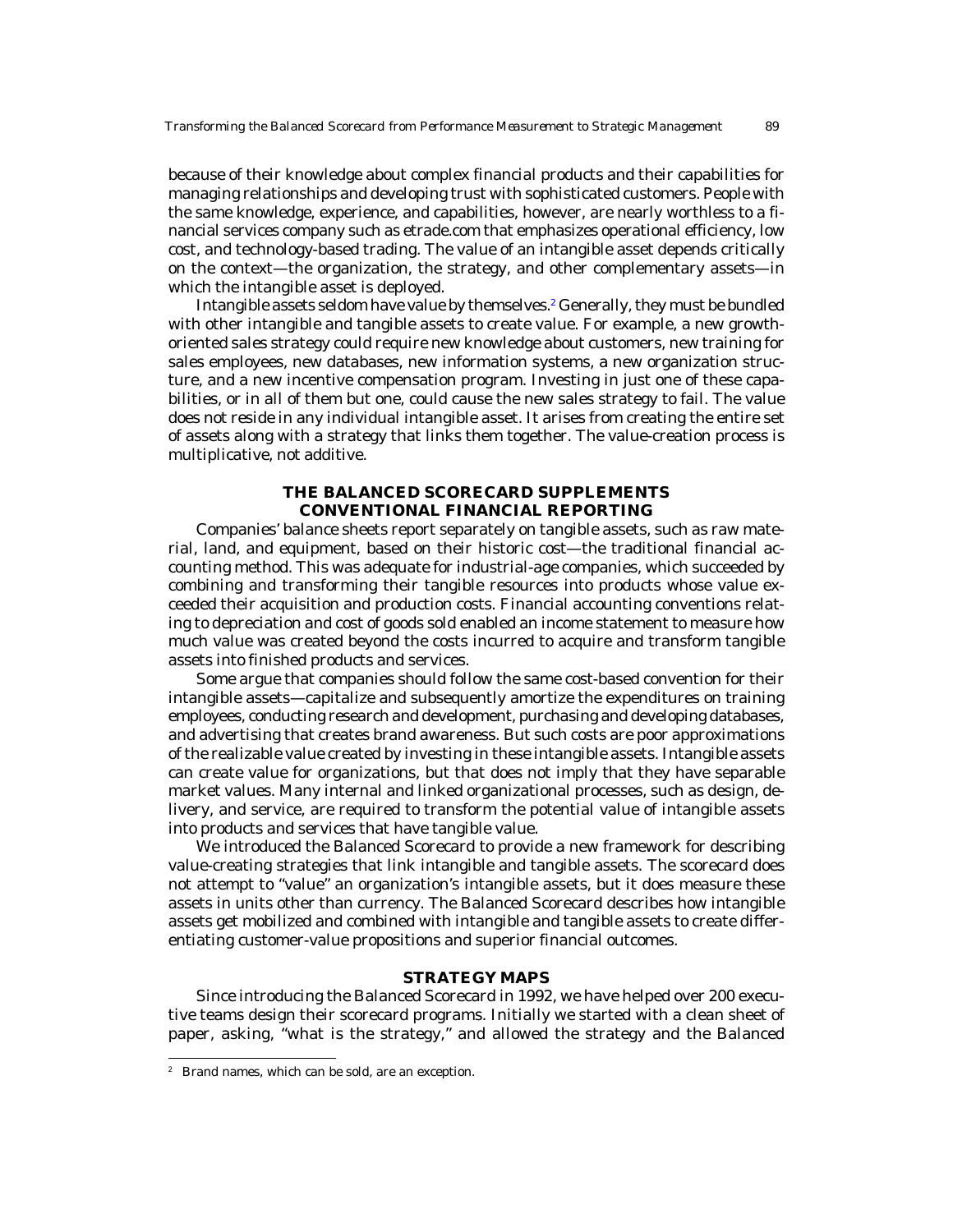Scorecard to emerge from interviews and discussions with the senior executives. The scorecard provided a framework for organizing strategic objectives into the four perspectives displayed in Figure 1):

- 1. *Financial*—the strategy for growth, profitability, and risk viewed from the perspective of the shareholder.
- 2. *Customer*—the strategy for creating value and differentiation from the perspective of the customer.
- 3. *Internal Business Processes*—the strategic priorities for various business processes that create customer and shareholder satisfaction.
- 4. *Learning and Growth*—the priorities to create a climate that supports organizational change, innovation, and growth.

From this initial base of experience, we subsequently developed a general framework for describing and implementing strategy that we believe can be as useful as the traditional framework of income statement, balance sheet, and statement of cash flows for financial planning and reporting. The new framework, which we call a "Strategy Map," is a logical and comprehensive architecture for describing strategy, as illustrated in Figure 2. A strategy map specifies the critical elements and their linkages for an organization's strategy.

- Objectives for growth and productivity to enhance shareholder value.
- Market and account share, acquisition, and retention of targeted customers where profitable growth will occur.
- Value propositions that would lead customers to do more higher-margin business with the company.
- Innovation and excellence in products, services, and processes that deliver the value proposition to targeted customer segments, promote operational improvements, and meet community expectations and regulatory requirements.
- Investments required in people and systems to generate and sustain growth.

By translating their strategy into the logical architecture of a strategy map and Balanced Scorecard, organizations create a common and understandable point of reference for all organizational units and employees.

Organizations build strategy maps from the top down, starting with the destination and then charting the routes that lead there. Corporate executives first review their mission statement, why their company exists, and core values, what their company believes in. From that information, they develop their strategic vision, what their company wants to become. This vision creates a clear picture of the company's overall goal, which could be to become a top-quartile performer. The strategy identifies the path intended to reach that destination.

# **Financial Perspective**

The typical destination for profit-seeking enterprises is a significant increase in shareholder value (we will discuss the modifications for nonprofit and government organizations later in the paper). Companies increase economic value through two basic approaches—*revenue growth* and *productivity*. 3 A revenue growth strategy gener-

<sup>&</sup>lt;sup>3</sup> Shareholder value can also be increased through managing the right-hand side of the balance sheet, such as by repurchasing shares and choosing the low-cost mix among debt and equity instruments to lower the cost of capital. In this paper, we focus only on improved management of the organization's assets (tangible and intangible).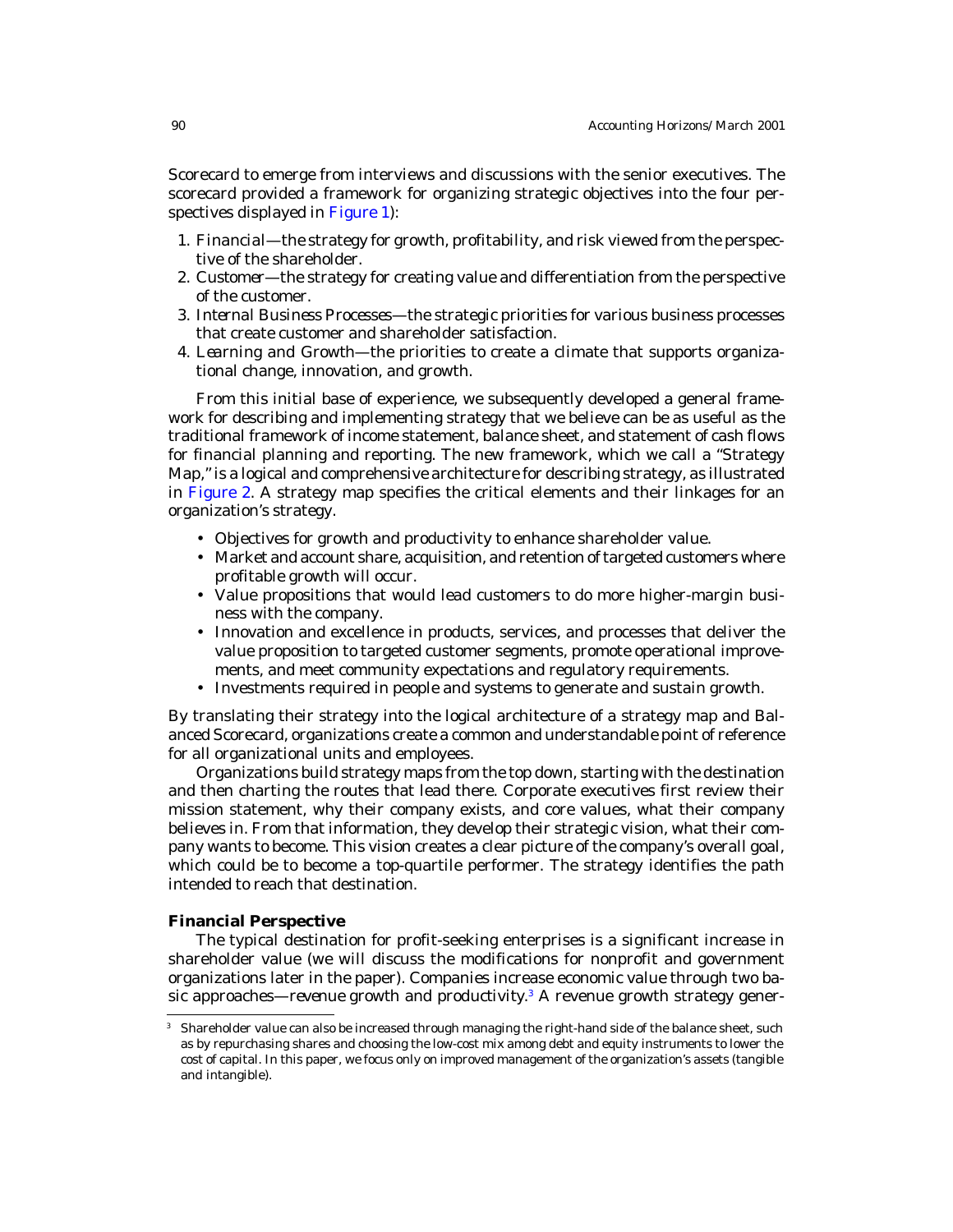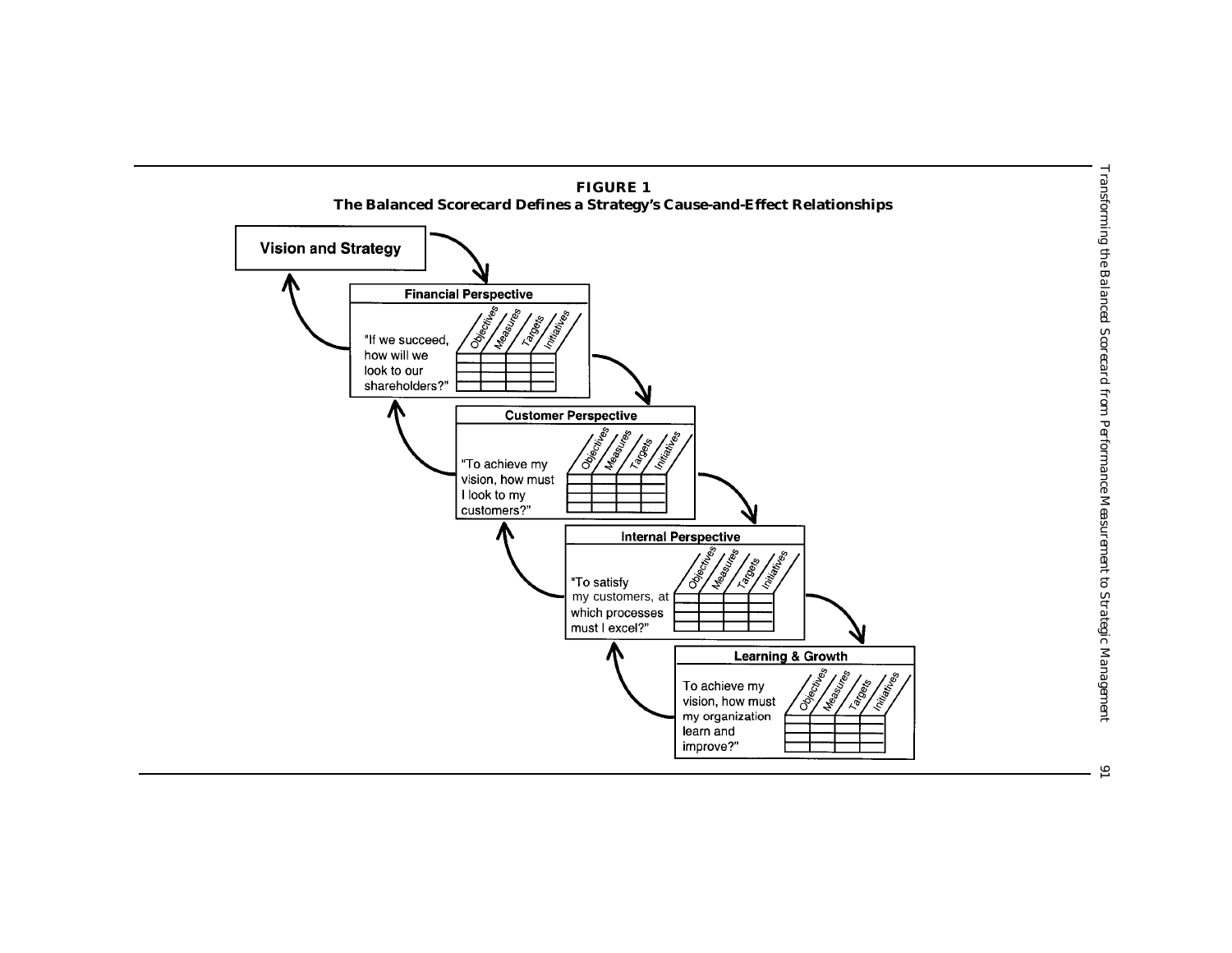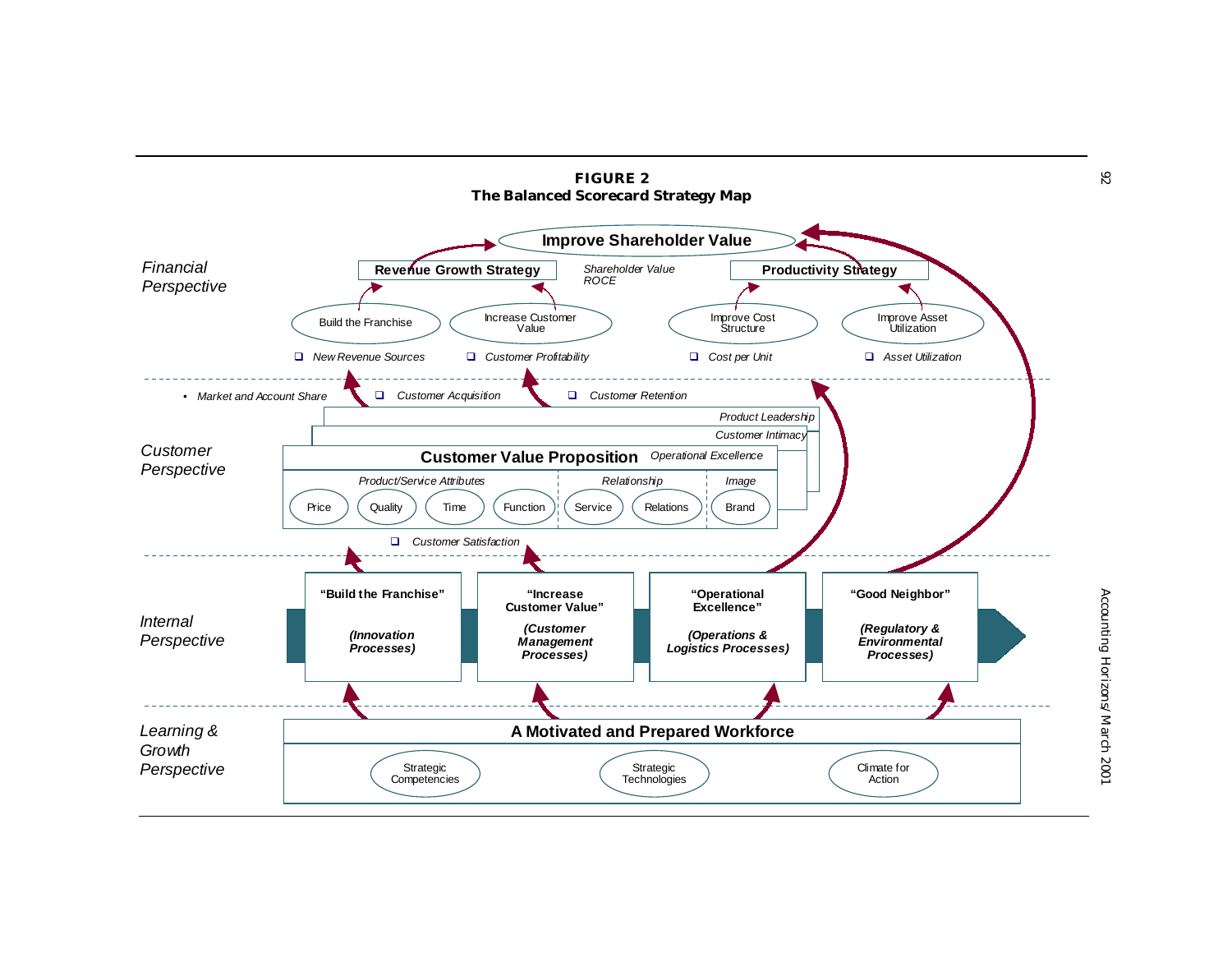ally has two components: build the franchise with revenue from new markets, new products, and new customers; and increase sales to existing customers by deepening relationships with them, including cross-selling multiple products and services, and offering complete solutions. A productivity strategy also generally has two components: improve the cost structure by lowering direct and indirect expenses; and utilize assets more efficiently by reducing the working and fixed capital needed to support a given level of business.

# **Customer Perspective**

The core of any business strategy is the *customer-value proposition*, which describes the unique mix of product, price, service, relationship, and image that a company offers. It defines how the organization differentiates itself from competitors to attract, retain, and deepen relationships with targeted customers. The value proposition is crucial because it helps an organization connect its internal processes to improved outcomes with its customers.

Companies differentiate their value proposition by selecting among *operational excellence* (for example, McDonalds and Dell Computer), *customer intimacy* (Home Depot and IBM in the 1960s and 1970s), and *product leadership* (Intel and Sony) (Treacy and Wiersema 1997, 31–45). Sustainable strategies are based on excelling at one of the three while maintaining threshold standards with the other two. After identifying its value proposition, a company knows which classes and types of customers to target.

Specifically, companies that pursue a strategy of operational excellence need to excel at competitive pricing, product quality, product selection, lead time, and on-time delivery. For customer intimacy, an organization must stress the quality of its relationships with customers, including exceptional service, and the completeness and suitability of the solutions it offers individual customers. Companies that pursue a productleadership strategy must concentrate on the functionality, features, and performance of their products and services.

The customer perspective also identifies the intended outcomes from delivering a differentiated value proposition. These would include market share in targeted customer segments, account share with targeted customers, acquisition and retention of customers in the targeted segments, and customer profitability.4

#### **Internal Process Perspective**

Once an organization has a clear picture of its customer and financial perspectives, it can determine the means by which it will achieve the differentiated value proposition for customers and the productivity improvements for the financial objectives. The internal business perspective captures these critical organizational activities, which fall into four high-level processes:

- 1. *Build the franchise* by spurring innovation to develop new products and services and to penetrate new markets and customer segments.
- 2. *Increase customer value* by expanding and deepening relationships with existing customers.
- 3. *Achieve operational excellence* by improving supply-chain management, internal processes, asset utilization, resource-capacity management, and other processes.
- 4. *Become a good corporate citizen* by establishing effective relationships with external stakeholders.

<sup>4</sup> Measurement of customer profitability (Kaplan and Cooper 1998, 181–201) provides one of the connections between the Balanced Scorecard and activity-based costing.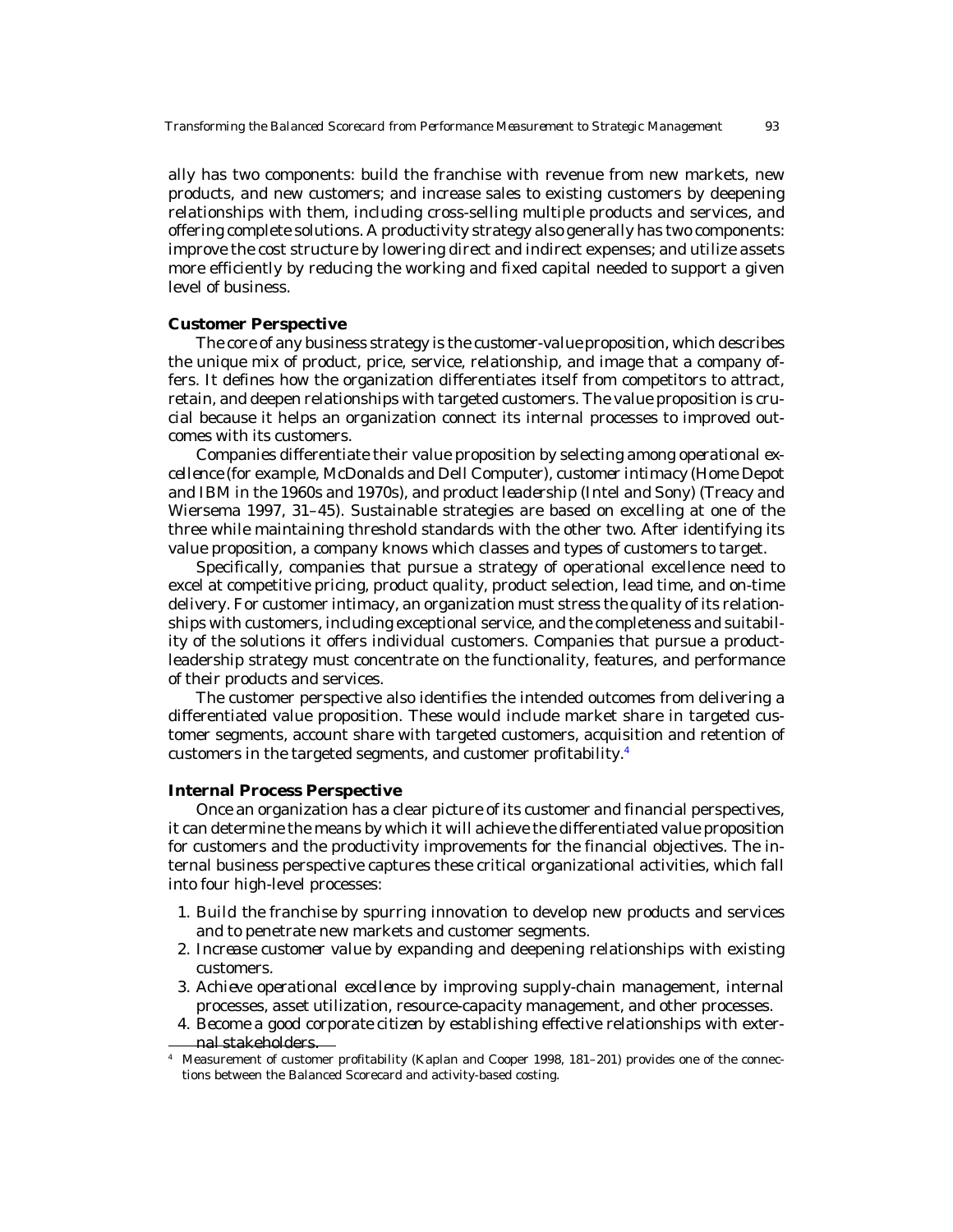Many companies that espouse a strategy calling for innovation or for developing value-adding customer relationships mistakenly choose to measure their internal business processes by focusing only on the cost and quality of their operations. These companies have a complete disconnect between their strategy and how they measure it. Not surprisingly, organizations encounter great difficulty implementing growth strategies when their primary internal measurements emphasize process improvements, not innovation or enhanced customer relationships.

The financial benefits from improvements to the different business processes typically occur in stages. Cost savings from increases in *operational efficiencies* and process improvements deliver short-term benefits. Revenue growth from enhancing *customer relationships* accrues in the intermediate term. Increased *innovation* generally produces long-term revenue and margin improvements. Thus, a complete strategy should generate returns from all three high-level internal processes.

#### **Learning and Growth Perspective**

The final region of a strategy map is the learning and growth perspective, which is the foundation of any strategy. In the learning and growth perspective, managers define the employee capabilities and skills, technology, and corporate climate needed to support a strategy. These objectives enable a company to align its human resources and information technology with the strategic requirements from its critical internal business processes, differentiated value proposition, and customer relationships. After addressing the learning and growth perspective, companies have a complete strategy map with linkages across the four major perspectives.

Strategy maps, beyond providing a common framework for describing and building strategies, also are powerful diagnostic tools, capable of detecting flaws in organizations' Balanced Scorecards. For example, Figure 3 shows the strategy map for the Revenue Growth theme of Mobil North America Marketing & Refining. When senior management compared the scorecards being used by its business units to this template, it found one unit with no objective or measure for dealers, an omission immediately obvious from looking at its strategy map. Had this unit discovered how to bypass dealers and sell gasoline directly to end-use consumers? Were dealer relationships no longer strategic for this unit? The business unit shown in the lower right corner of Figure 3 did not mention quality on its scorecard. Again, had this unit already achieved six sigma quality levels so quality was no longer a strategic priority? Mobil's executive team used its divisional strategy map to identify and remedy gaps in the strategies being implemented at lower levels of the organization.

# **STAKEHOLDER AND KEY PERFORMANCE INDICATOR SCORECARDS**

Many organizations claim to have a Balanced Scorecard because they use a mixture of financial and nonfinancial measures. Such measurement systems are certainly more "balanced" than ones that use financial measures alone. Yet, the assumptions and philosophies underlying these scorecards are quite different from those underlying the strategy scorecards and maps described above. We observe two other scorecard types frequently used in practice: the *stakeholder scorecard* and the *key performance indicator scorecard*.

#### **Stakeholder Scorecards**

The *stakeholder scorecard* identifies the major constituents of the organization shareholders, customers, and employees—and frequently other constituents such as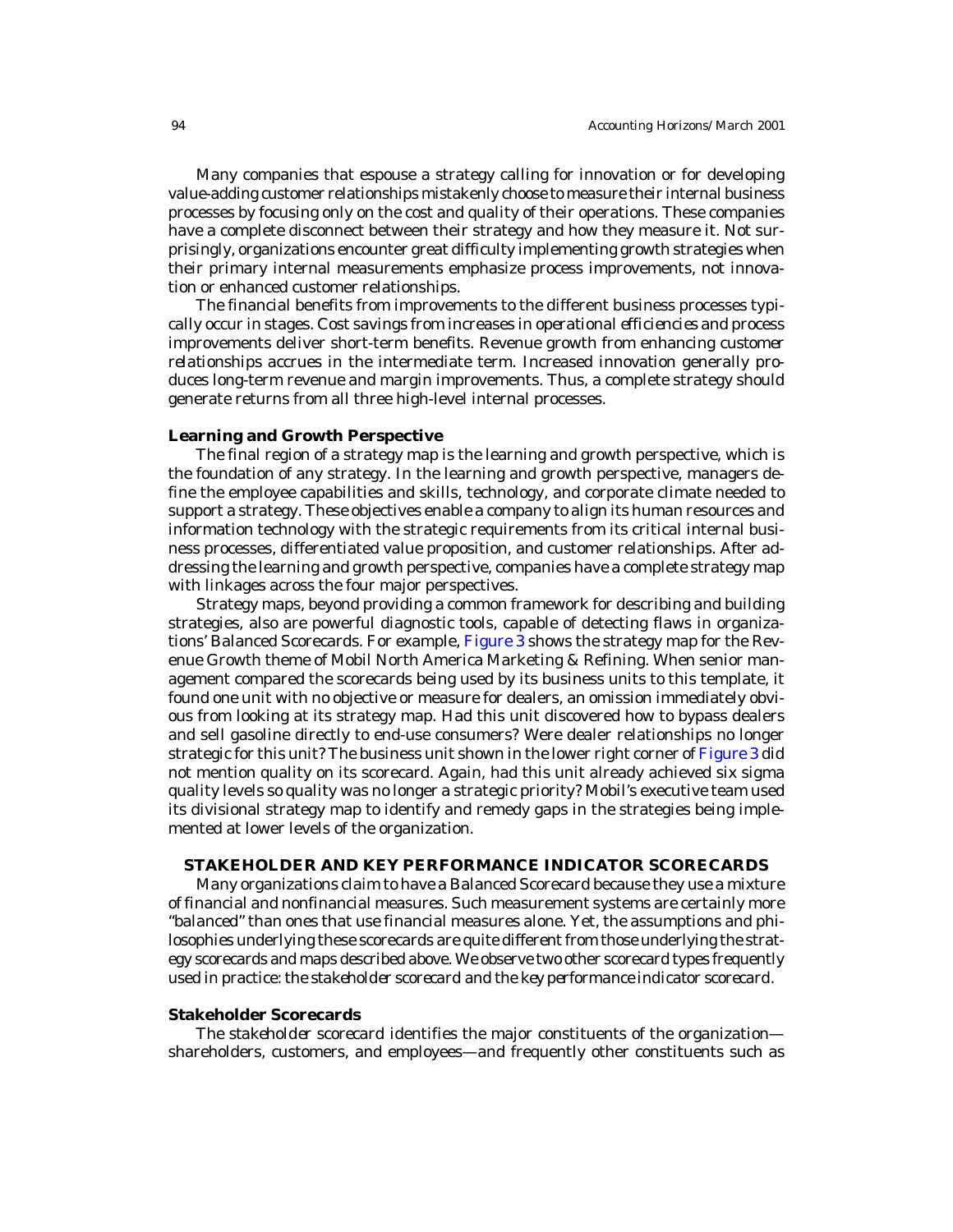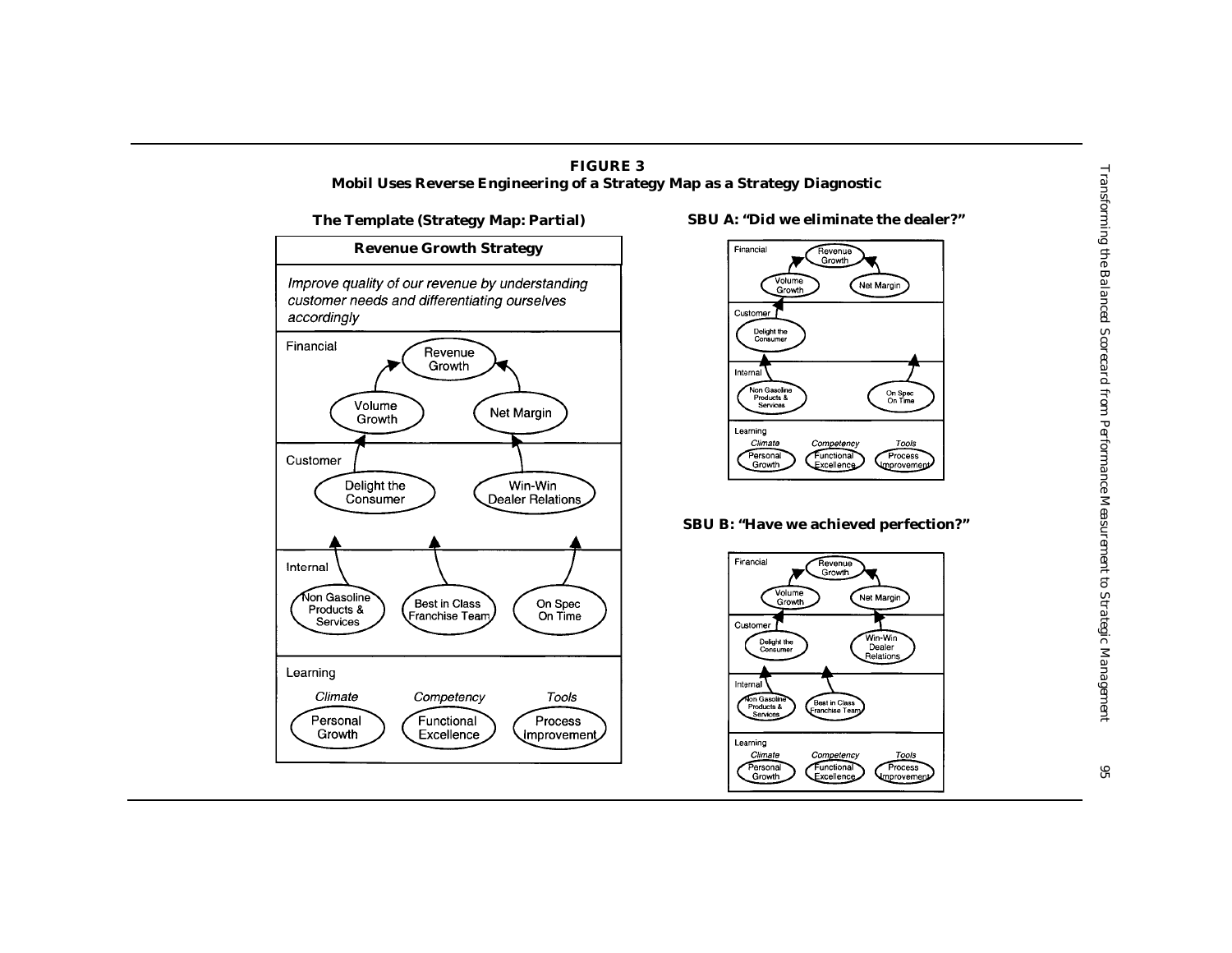suppliers and the community. The scorecard defines the organization's goals for these different constituents, or stakeholders, and develops an appropriate scorecard of measures and targets for them (Atkinson and Waterhouse 1997). For example, Sears built its initial scorecard around three themes:

- "a compelling place to shop"
- "a compelling place to work"
- "a compelling place to invest"

Citicorp used a similar structure for its initial scorecard—"a good place to work, to bank, and to invest." AT&T developed an elaborate internal measurement system based on financial value-added, customer value-added, and people value-added.

All these companies built their measurements around their three dominant constituents—customers, shareholders, and employees—emphasizing satisfaction measures for customers and employees, to ensure that these constituents felt well served by the company. In this sense, they were apparently *balanced*. Comparing these scorecards to the strategy map template in Figure 2 we can easily detect what is missing from such scorecards: no objectives or measures for *how* these balanced goals are to be achieved. A vision describes a desired outcome; a strategy, however, must describe *how* the outcome will be achieved, how employees, customers, and shareholders will be satisfied. Thus, a stakeholder scorecard is not adequate to describe the strategy of an organization and, therefore, is not an adequate foundation on which to build a management system.

Missing from the stakeholder card are the drivers to achieve the goals. Such drivers include an explicit value proposition such as innovation that generates new products and services or enhanced customer management processes, the deployment of technology, and the specific skills and competencies of employees required to implement the strategy. In a well-constructed *strategy scorecard*, the value proposition in the customer perspective, all the processes in the internal perspective, and the learning and growth perspective components of the scorecard define the "how" that is as fundamental to strategy as the outcomes that the strategy is expected to achieve.

Stakeholder scorecards are often a first step on the road to a strategy scorecard. But as organizations begin to work with stakeholder cards, they inevitably confront the question of "how." This leads to the next level of strategic thinking and scorecard design. Both Sears and Citicorp quickly moved beyond their stakeholder scorecards, developing an insightful set of internal process objectives to complete the description of their strategy and, ultimately, achieving a strategy Balanced Scorecard. The stakeholder scorecard can also be useful in organizations that do not have internal synergies across business units. Since each business has a different set of internal drivers, this "corporate" scorecard need only focus on the desired outcomes for the corporation's constituencies, including the community and suppliers. Each business unit then defines how it will achieve those goals with its business unit strategy scorecard and strategy map.

#### **Key Performance Indicator Scorecards**

Key Performance Indicator (KPI) scorecards are also common. The total quality management approach and variants such as the Malcolm Baldrige and European Foundation for Quality Management (EFQM) awards generate many measures to monitor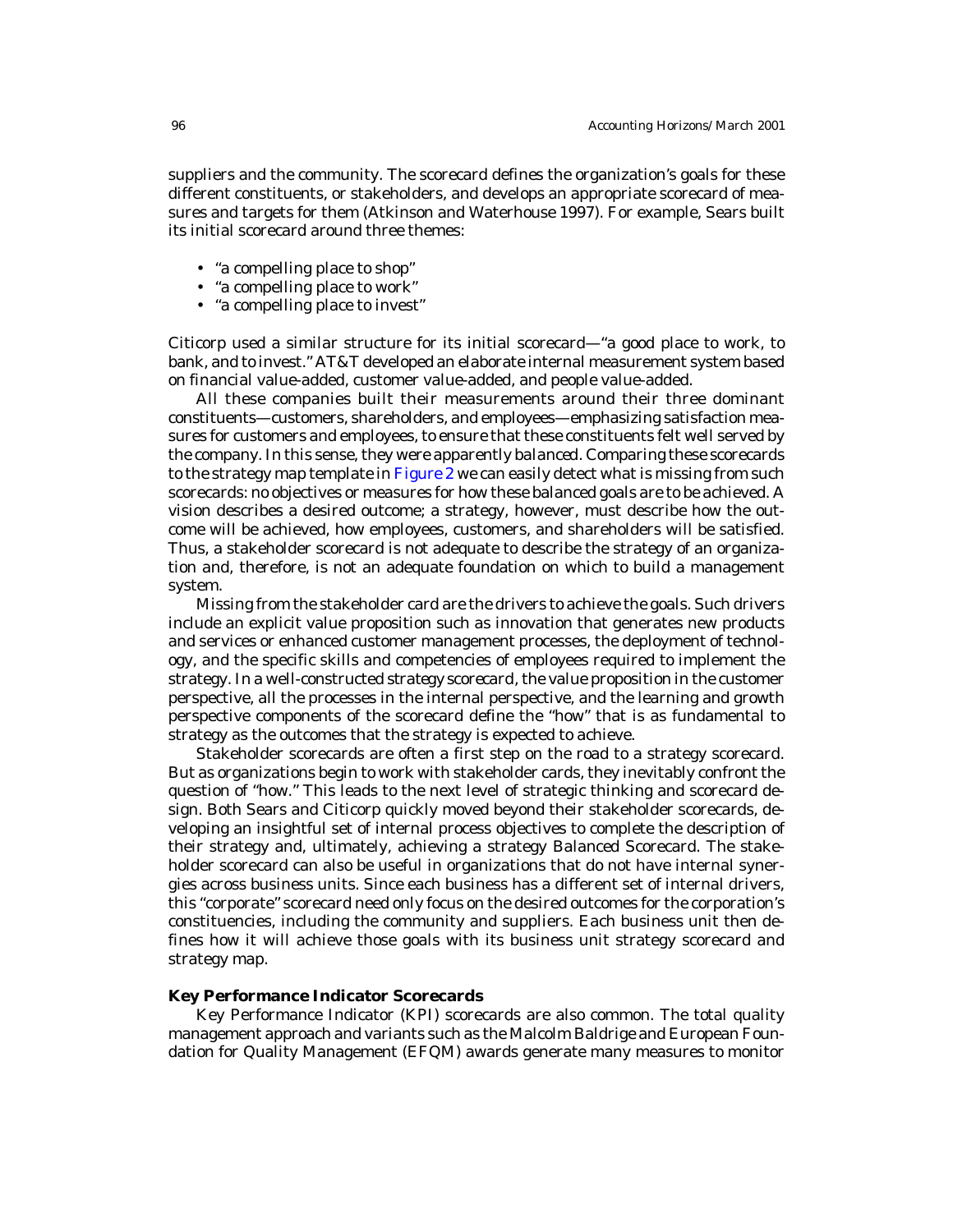internal processes. When migrating to a "Balanced Scorecard," organizations often build on the base already established by classifying their existing measurements into the four BSC categories. KPI scorecards also emerge when the organization's information technology group, which likes to put the company database at the heart of any change program, triggers the scorecard design. Consulting organizations that sell and install large systems, especially so-called executive information systems, also offer KPI scorecards.

As a simple example of a KPI scorecard, a financial service organization articulated the 4Ps for its "balanced scorecard:"

- 1. Profits
- 2. Portfolio (size of loan volume)
- 3. Process (percent processes ISO certified)
- 4. People (meeting diversity goals in hiring)

Although this scorecard is more balanced than one using financial measures alone, comparing the 4P measures to a strategy map like that in Figure 2 reveals the major gaps in the measurement set. The company has no customer measures and only a single internal-process measure, which focuses on an initiative not an outcome. This KPI scorecard has no role for information technology (strange for a financial service organization), no linkages from the internal measure (ISO process certification) to a customervalue proposition or to a customer outcome, and no linkage from the learning and growth measure (diverse work force) to improving an internal process, a customer outcome, or a financial outcome.

KPI scorecards are most helpful for departments and teams when a strategic program already exists at a higher level. In this way, the diverse indicators enable individuals and teams to define what they must do well to contribute to higher level goals. Unless, however, the link to strategy is clearly established, the KPI scorecard will lead to local but not global or strategic improvements.

Balanced Scorecards should not just be collections of financial and nonfinancial measures, organized into three to five perspectives. The best Balanced Scorecards reflect the strategy of the organization. A good test is whether you can understand the strategy by looking only at the scorecard and its strategy map. Many organizations fail this test, especially those that create stakeholder scorecards or key performance indicator scorecards.

Strategy scorecards along with their graphical representations on strategy maps provide a logical and comprehensive way to describe strategy. They communicate clearly the organization's desired outcomes and its hypotheses about how these outcomes can be achieved. For example, *if* we improve on-time delivery, *then* customer satisfaction will improve; *if* customer satisfaction improves, *then* customers will purchase more. The scorecards enable all organizational units and employees to understand the strategy and identify how they can contribute by becoming aligned to the strategy.

# **APPLYING THE BSC TO NONPROFITS AND GOVERNMENT ORGANIZATIONS**

During the past five years, the Balanced Scorecard has also been applied by nonprofit and government organizations (NPGOs). One of the barriers to applying the scorecard to these sectors is the considerable difficulty NPGOs have in clearly defining their strategy. We reviewed "strategy" documents of more than 50 pages. Most of the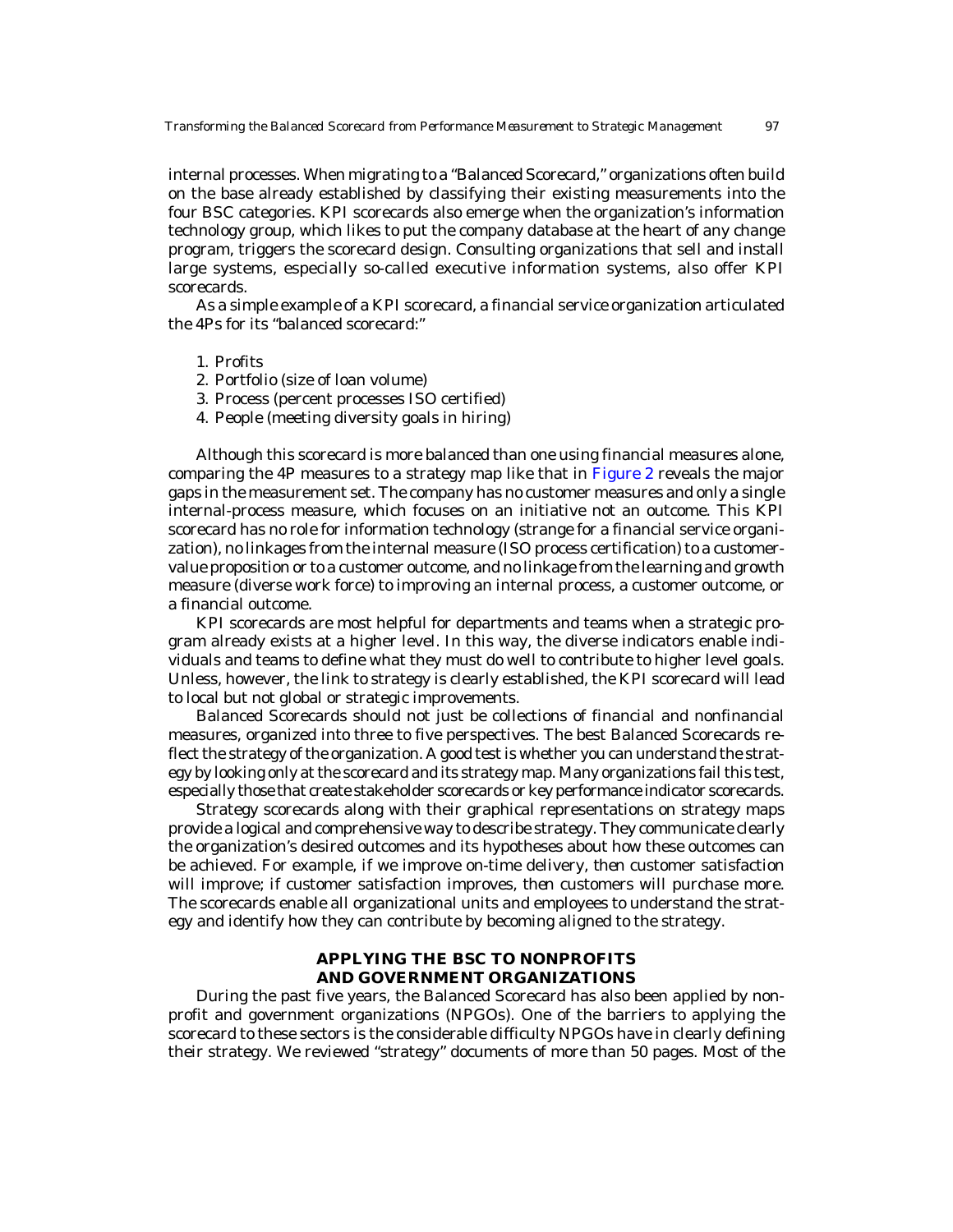documents, once the mission and vision are articulated, consist of lists of programs and initiatives, not the outcomes the organization is trying to achieve. These organizations must understand Porter's (1996, 77) admonition that strategy is not only what the organization intends to do, but also what it decides *not* to do, a message that is particularly relevant for NPGOs.

Most of the initial scorecards of NPGOs feature an operational excellence strategy. The organizations take their current mission as a given and try to do their work more efficiently—at lower cost, with fewer defects, and faster. Often the project builds off of a recently introduced quality initiative that emphasizes process improvements. It is unusual to find nonprofit organizations focusing on a strategy that can be thought of as product leadership or customer intimacy. As a consequence, their scorecards tend to be closer to the KPI scorecards than true strategy scorecards.

The City of Charlotte, North Carolina, however, followed a customer-based strategy by selecting an interrelated set of strategic themes to create distinct value for its citizens (Kaplan 1998). United Way of Southeastern New England also articulated a customer (donor) intimacy strategy (Kaplan and Kaplan 1996). Other nonprofits—the May Institute and New Profit Inc.—selected a clear product-leadership position (Kaplan and Elias 1999). The May Institute uses partnerships with universities and researchers to deliver the best behavioral and rehabilitation care delivery. New Profit Inc. introduces a new selection, monitoring, and governing process unique among nonprofit organizations. Montefiore Hospital uses a combination of product leadership in its centers of excellence, and excellent customer relationships—through its new patient-oriented care centers—to build market share in its local area (Kaplan 2001). These examples demonstrate that NPGOs can be strategic and build competitive advantage in ways other than pure operational excellence. But it takes vision and leadership to move from continuous improvement of existing processes to thinking strategically about which processes and activities are most important for fulfilling the organization's mission.

#### **Modifying the Architecture of the Balanced Scorecard**

Most NPGOs had difficulty with the original architecture of the Balanced Scorecard that placed the financial perspective at the top of the hierarchy. Given that achieving financial success is not the primary objective for most of these organizations, many rearrange the scorecard to place customers or constituents at the top of the hierarchy.

In a private-sector transaction, the customer plays two distinct roles—paying for the service and receiving the service—that are so complementary most people don't even think about them separately. But in a nonprofit organization, donors provide the financial resources—they pay for the service—while another group, the constituents, receives the service. Who is the customer—the one paying or the one receiving? Rather than have to make such a Solomonic decision, organizations place both the donor perspective and the recipient perspective, in parallel, at the top of their Balanced Scorecards. They develop objectives for both donors and recipients, and then identify the internal processes that deliver desired value propositions for both groups of "customers."

In fact, nonprofit and government agencies should consider placing an over-arching objective at the top of their scorecard that represents their long-term objective such as a reduction in poverty or illiteracy, or improvements in the environment. Then the objectives within the scorecard can be oriented toward improving such a high-level objective. High-level financial measures provide private sector companies with an accountability measure to their owners, the shareholders. For a nonprofit or government agency, however, the financial measures are not the relevant indicators of whether the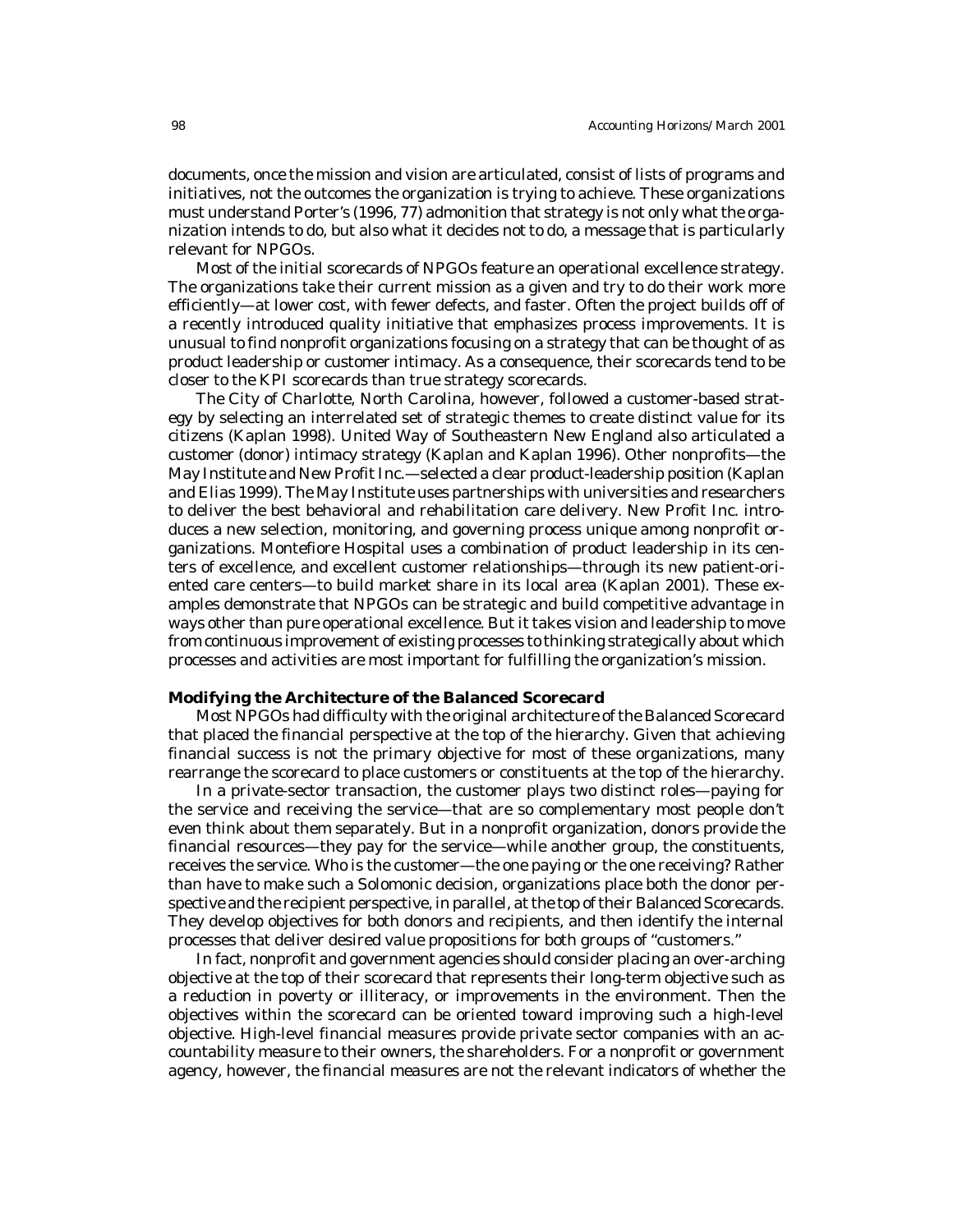agency is delivering on its mission. The agency's mission should be featured and measured at the highest level of its scorecard. Placing an over-arching objective on the BSC for a nonprofit or government agency communicates clearly the long-term mission of the organization as portrayed in Figure 4.

Even the financial and customer objectives, however, may need to be re-examined for governmental organizations. Take the case of regulatory and enforcement agencies that monitor and punish violations of environmental, safety, and health regulations. These agencies, which detect transgressions, and fine or arrest those who violate the laws and regulations, cannot look to their "immediate customers" for satisfaction and loyalty measures. Clearly not; the true "customers" for such organizations are the citizens at large who benefit from effective but not harsh or idiosyncratic enforcement of laws and regulations. Figure 5 shows a modified framework in which a government agency has three high-level perspectives:

- 1. *Cost Incurred*: This perspective emphasizes the importance of operational efficiency. The measured cost should include both the expenses of the agency and the social cost it imposes on citizens and other organizations through its operations. For example, an environmental agency imposes remediation costs on private-sector organizations. These are part of the costs of having the agency carry out its mission. The agency should minimize the direct and social costs required to achieve the benefits called for by its mission.
- 2. *Value Created*: This perspective identifies the benefits being created by the agency to citizens and is the most problematic and difficult to measure. It is usually difficult to financially quantify the benefits from improved education, reduced pollution, better health, less congestion, and safer neighborhoods. But the balanced scorecard still enables organizations to identify the outputs, if not the outcomes, from its activities, and to measure these outputs. Surrogates for value created could include percentage of students acquiring specific skills and knowledge; density of pollutants in water, air, or land; improved morbidity and mortality in targeted populations; crime rates and perception of public safety; and transportation times. In general, public-sector organizations may find they use more output than outcome measures. The citizens and their representatives—elected officials and legislators—will eventually make the judgments about the benefits from these outputs vs. their costs.
- 3. *Legitimizing Support:* An important "customer" for any government agency will be its "donor," the organization—typically the legislature—that provides the funding for the agency. In order to assure continued funding for its activities, the agency must strive to meet the objectives of its funding source—the legislature and, ultimately, citizens and taxpayers.

After defining these three high-level perspectives, a public-sector agency can identify its objectives for internal processes, learning, and growth that enable objectives in the three high-level perspectives to be achieved.

# **BEYOND MEASUREMENT TO MANAGEMENT**

Originally, we thought the Balanced Scorecard was about performance measurement (Kaplan and Norton 1992). Once organizations developed their basic system for measuring strategy, however, we quickly learned that *measurement* has consequences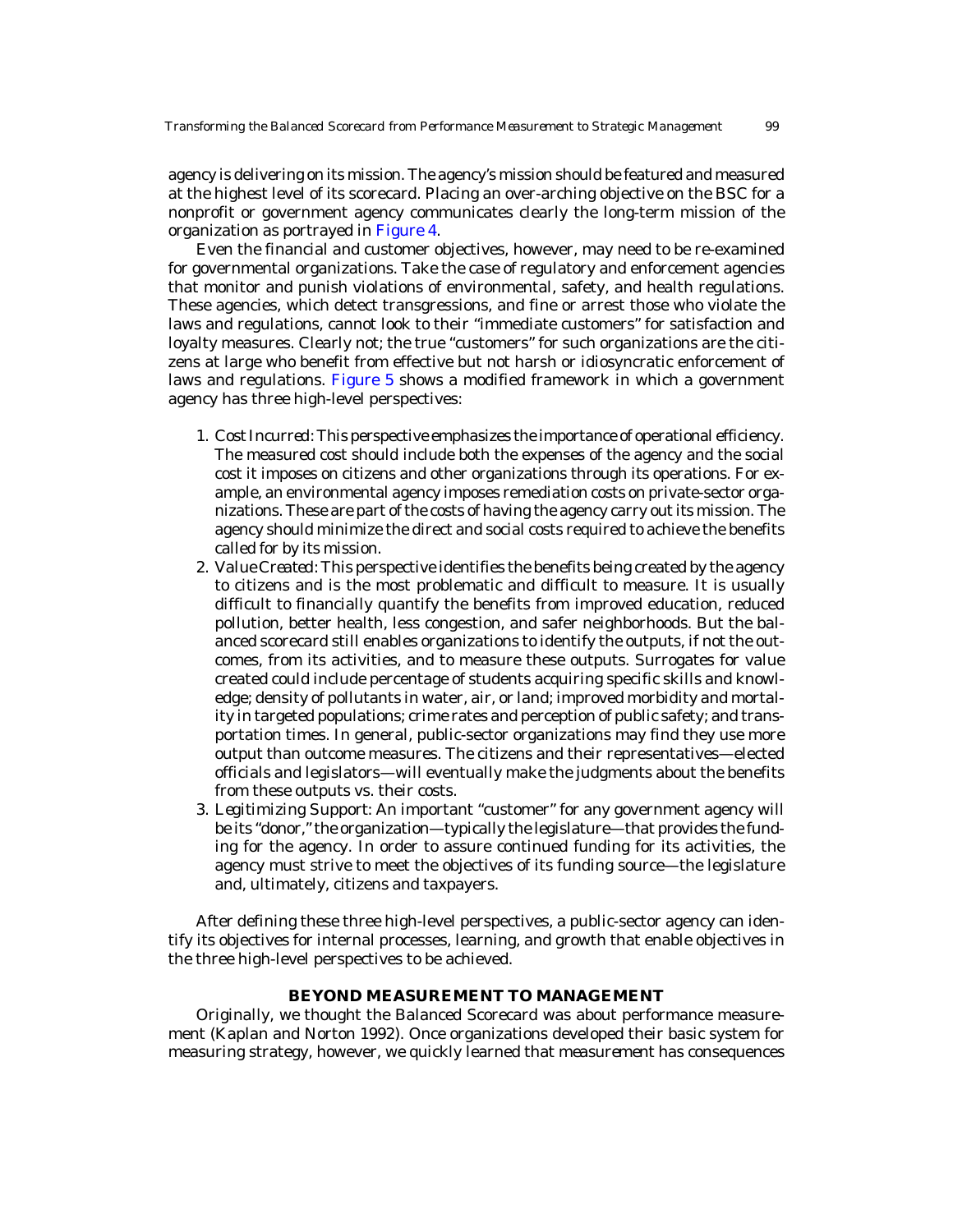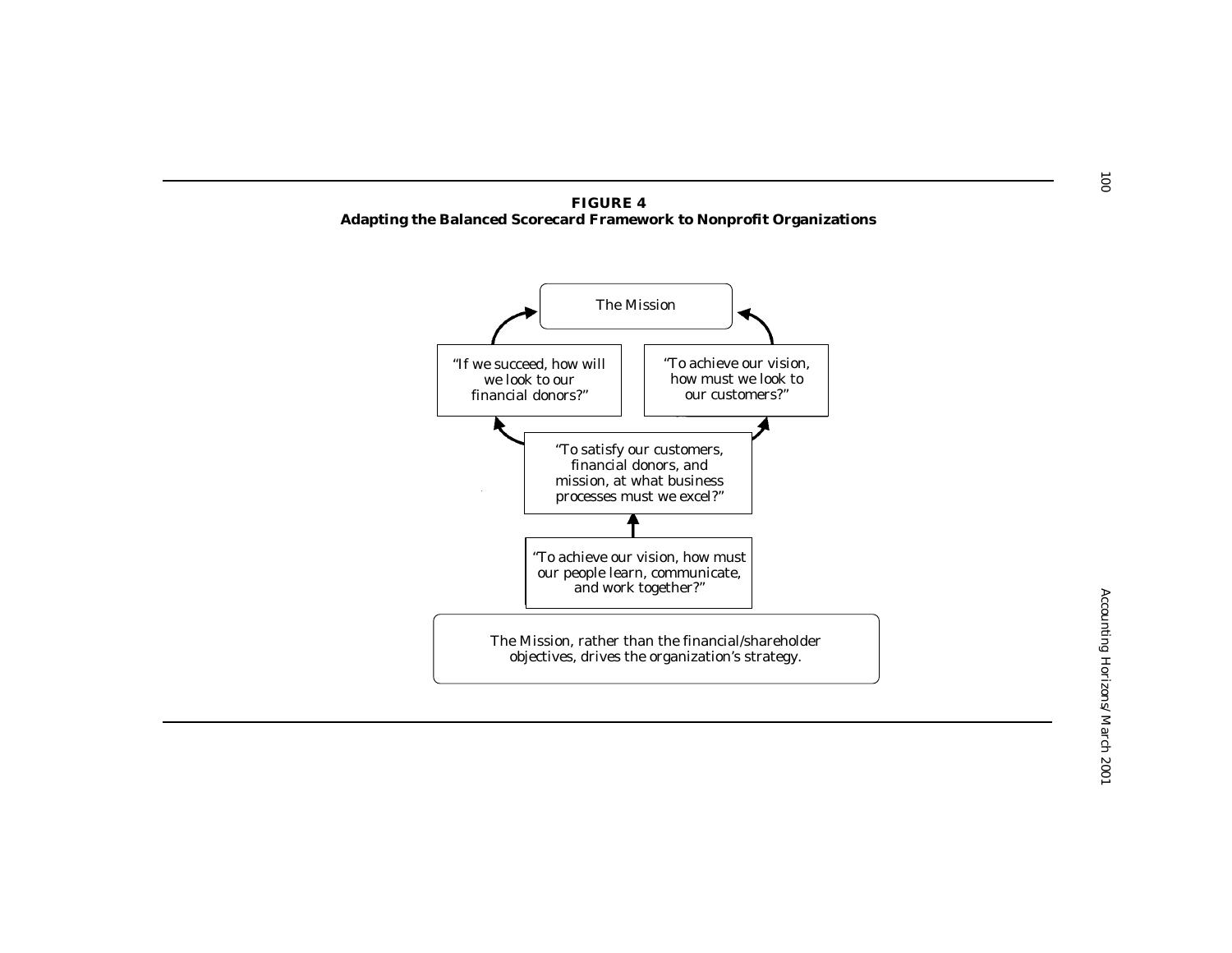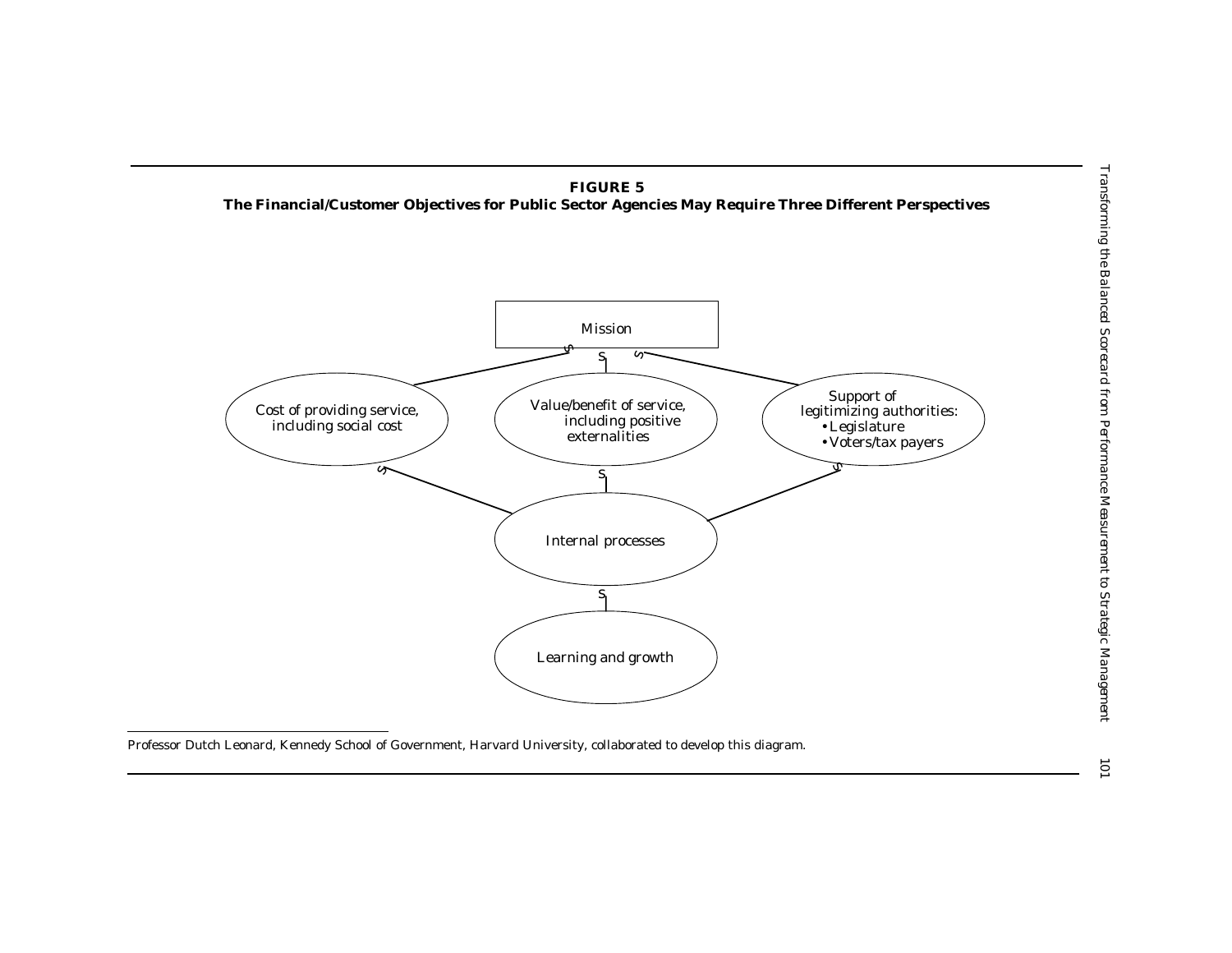far beyond reporting on the past. Measurement creates focus for the future. The measures chosen by managers communicate important messages to all organizational units and employees. To take full advantage of this power, companies soon integrated their new measures into a *management system*. Thus the Balanced Scorecard concept evolved from a performance measurement system to become the organizing framework, the operating system, for a new strategic management system (Kaplan and Norton 1996c, Part II). The academic literature, rooted in the original performance measurement aspects of the scorecard, focuses on the BSC as a measurement system (Ittner et al. 1997; Ittner and Larcker 1998; Banker et al. 2000; Lipe and Salterio 2000) but has yet to examine its role as a management system.

Using this new strategic management system, we observed several organizations achieving performance breakthroughs within two to three years of implementation (Kaplan and Norton 2001a, 4–6, 17–22). The magnitude of the results achieved by the early adopters reveals the power of the Balanced Scorecard management system to focus the entire organization on strategy. The speed with which the new strategies deliver results indicates that the companies' successes are not due to a major new product or service launch, major new capital investments, or even the development of new intangible or "intellectual" assets. The companies, of course, develop new products and services, and invest in both hard, tangible assets, as well as softer, intangible assets. But they cannot benefit much in two years from such investments. To achieve their breakthrough performance, the companies capitalize on capabilities and assets—both tangible and intangible—that already exist within their organizations.<sup>5</sup> The companies' new strategies and the Balanced Scorecard unleash the capabilities and assets previously hidden (or frozen) within the old organization. In effect, the Balanced Scorecard provides the "recipe" that enables ingredients already existing in the organization to be combined for long-term value creation.

Part II of our commentary on the Balanced Scorecard (Kaplan and Norton 2001b) will describe how organizations use Balanced Scorecards and strategy maps to accomplish comprehensive and integrated transformations. These organizations redefine their relationships with customers, reengineer fundamental business processes, reskill the work force, and deploy new technology infrastructures. A new culture emerges, centered not on traditional functional silos, but on the team effort required to implement the strategy. By clearly defining the strategy, communicating it consistently, and linking it to the drivers of change, a performance-based culture emerges to link everyone and every unit to the unique features of the strategy. The simple act of describing strategy via strategy maps and scorecards makes a major contribution to the success of the transformation program.

<sup>&</sup>lt;sup>5</sup> These observations indicate why attempts to "value" individual intangible assets almost surely is a quixotic search. The companies achieved breakthrough performance with essentially the same people, services, and technology that previously delivered dismal performance. The value creation came not from any individual asset—tangible or intangible. It came from the coherent combination and alignment of existing organizational resources.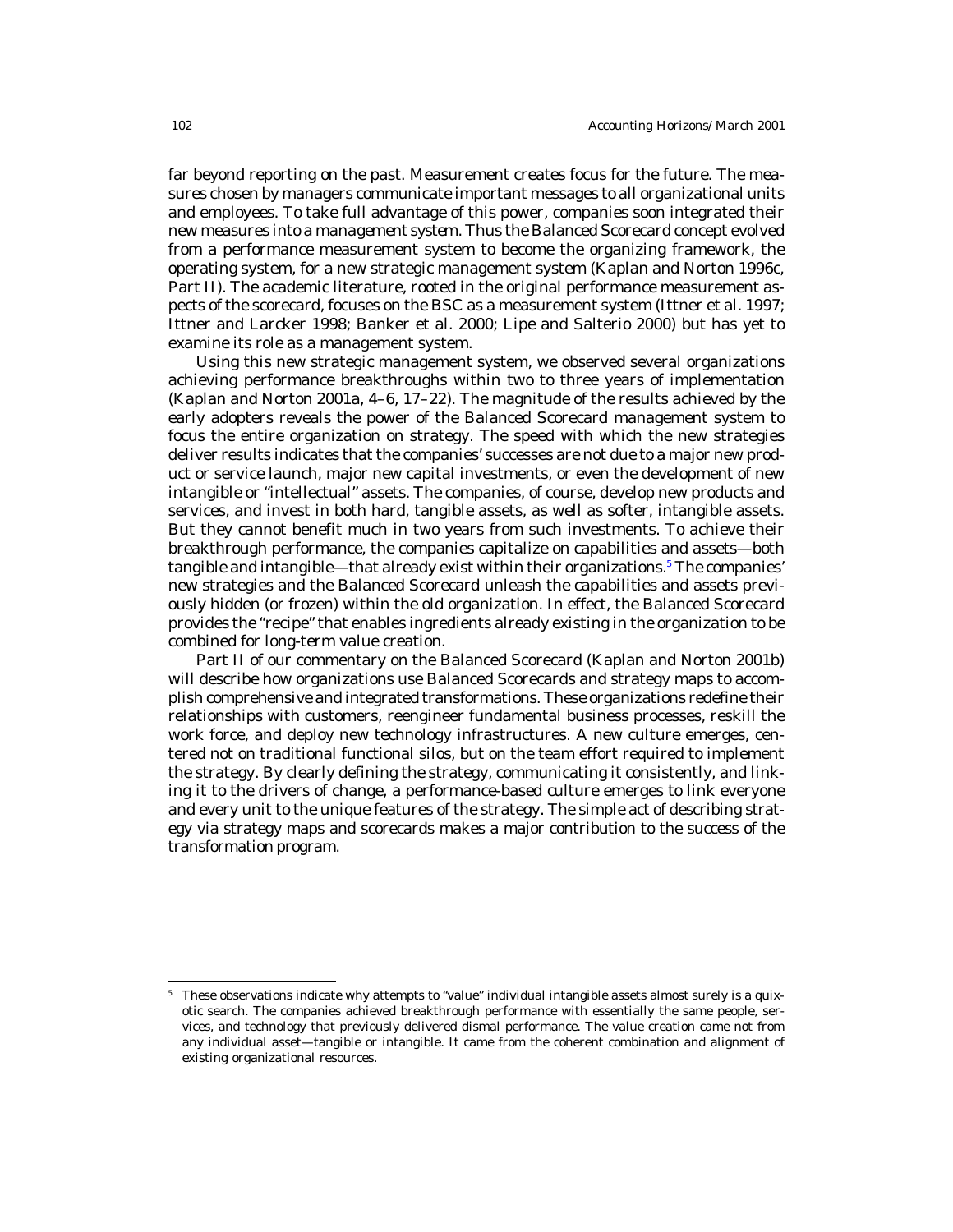#### **REFERENCES**

- American Institute of Certified Public Accountants (AICPA), Special Committee on Financial Reporting. 1994. *Improving Business Reporting—A Customer Focus: Meeting the Information Needs of Investors and Creditors*. New York, NY: AICPA.
- Atkinson, A. A., and J. H. Waterhouse. 1997. A stakeholder approach to strategic performance measurement. *Sloan Management Review* (Spring).
- Banker, R., G. Potter, and D. Srinivasan. 2000. An empirical investigation of an incentive plan that includes nonfinancial performance measures. *The Accounting Review* (January): 65– 92.
- Becker, B., and M. Huselid. 1998. High performance work systems and firm performance: A synthesis of research and managerial implications. In *Research in Personnel and Human Resources Management*, 53–101. Greenwich, CT: JAI Press.
- Blair, M. B. 1995. *Ownership and Control: Rethinking Corporate Governance for the Twenty-First Century*. Washington, D.C.: Brookings Institution.
- Chandler, A. D. 1990. *Scale and Scope: The Dynamics of Industrial Capitalism*. Cambridge, MA: Harvard University Press.
- Charan, R., and G. Colvin. 1999. Why CEOs fail. *Fortune* (June 21).
- Epstein, M., and J. F. Manzoni. 1998. Implementing corporate strategy: From Tableaux de Bord to Balanced Scorecards. *European Management Journal* (April).
- Greenwood, R. G. 1974. *Managerial Decentralization: A Study of the General Electric Philosophy*. Lexington, MA: D. C. Heath.
- Heskett, J., T. Jones, G. Loveman, E. Sasser, and L. Schlesinger. 1994. Putting the service profit chain to work. *Harvard Business Review* (March–April): 164–174.
- Huselid, M. A. 1995. The impact of human resource management practices on turnover, productivity, and corporate financial performance. *Academy of Management Journal*: 635–672.
- Ittner, C., D. Larcker, and M. Meyer. 1997. Performance, compensation, and the Balanced Scorecard. Working paper, University of Pennsylvania.
- ———, D. Larcker, and M. Rajan. 1997. The choice of performance measures in annual bonus contracts. *The Accounting Review* (April): 231–255.
- ———, and D. Larcker. 1998. Innovations in performance measurement: Trends and research implications. *Journal of Management Accounting Research*: 205–238.
- Johnson, H. T., and R. S. Kaplan. 1987. *Relevance Lost: The Rise and Fall of Management Accounting*. Boston, MA: Harvard Business School Press.
- Kaplan, R. S., and D. P. Norton. 1992. The Balanced Scorecard: Measures that drive performance. *Harvard Business Review* (January–February): 71–79.
- ———, and ———. 1993. Putting the Balanced Scorecard to work. *Harvard Business Review* (September–October): 134–147.
- ———, and E. L. Kaplan. 1996. United Way of Southeastern New England. Harvard Business School Case 197–036. Boston, MA.
- ———, and D. P. Norton. 1996a. Using the Balanced Scorecard as a strategic management system. *Harvard Business Review* (January–February): 75–85.
- ———, and ———. 1996b. Linking the Balanced Scorecard to strategy. *California Management Review* (Fall): 53–79.
- ———, and ———. 1996c. *The Balanced Scorecard: Translating Strategy Into Action*. Boston, MA: Harvard Business School Publishing.
- ———. 1998. City of Charlotte (A). Harvard Business School Case 199–036. Boston, MA.
- ———, and R. Cooper. 1998. *Cost and Effect: Using Integrated Cost Systems to Drive Profitability and Performance*. Boston, MA: Harvard Business School Press.
- ———, and J. Elias. 1999. New Profit, Inc.: Governing the nonprofit enterprise. Harvard Business School Case 100–052. Boston, MA.
- ———. 2001. Montefiore Medical Center. Harvard Business School Case 101–067. Boston, MA.